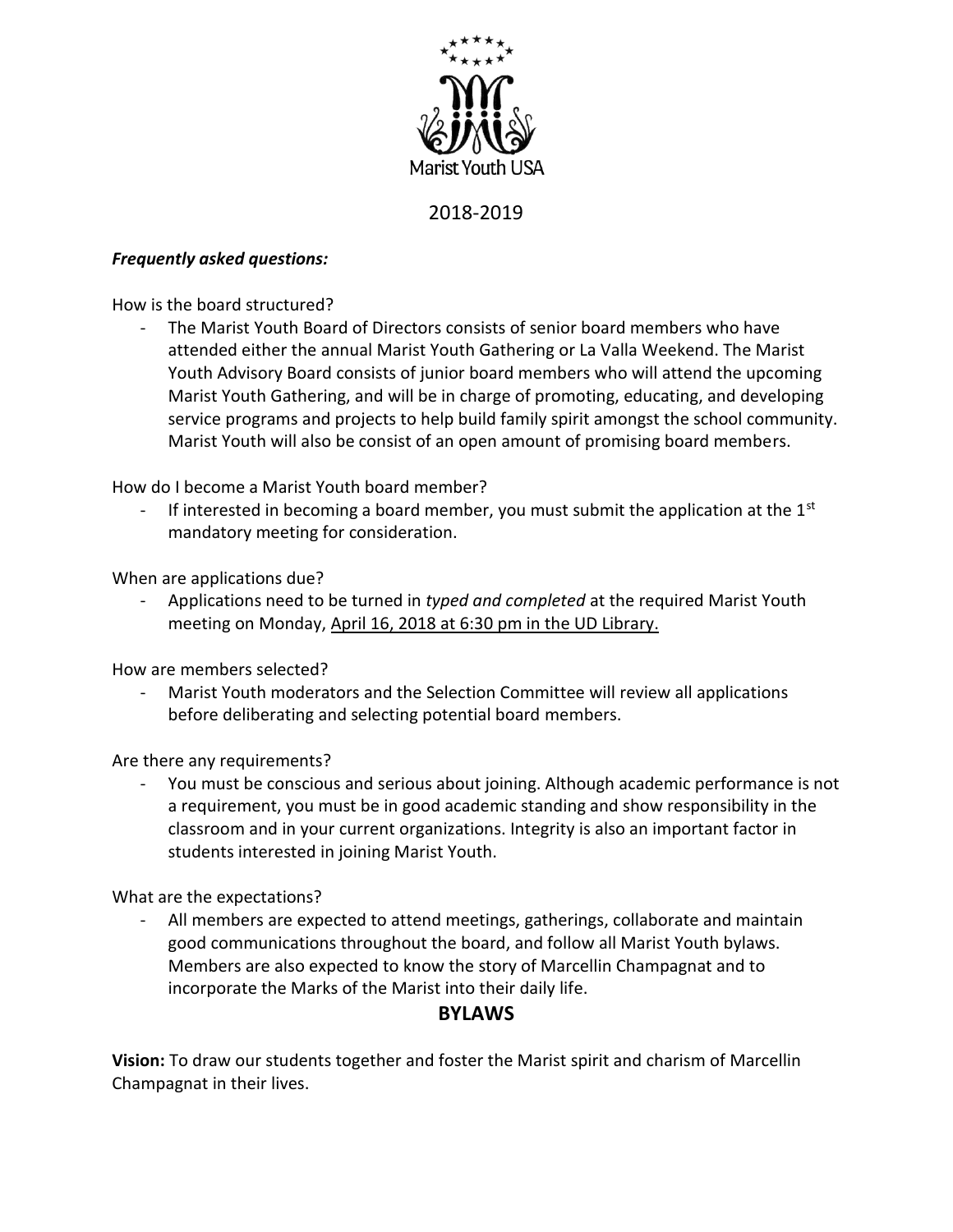**Mission:** The mission of Marist Youth at Saint Joseph Academy is to help all members of our community to recognize their call as Marists. We are ALL Marists. All of us are called to share in the mission of Father Champagnat**:** To make Jesus known and loved and to reach out in solidarity to our neighbors, especially the least favored. The Marist Youth leaders have decided to focus on three aspects of the Marist charism: Spirituality, Service, and Solidarity.

## **Marist Youth Board Member Duties:**

- Attend mandatory meetings of the Marist Youth Board of Directors and MY Advisory Board
- Coordinate events and activities for the school community
- Develop and oversee projects to help develop family spirit amongst the school and Brownsville community
- Attend the annual Marist Lock-In and participate in Marist Day of Service
- Participate in Marist Youth activities
- Recruit younger volunteers to participate in activities
- Prepare prayer and reflection for the beginning of the monthly meetings
- Establish communications and linkages with other school and community organizations and on service projects

**Appointment:** Marist Youth Board members shall be appointed by the Selection Committee consisting of the SJA Principal, MY moderators, and sophomore and junior teachers.

*Marist Youth Board of Directors* consists of senior board members who have attended either the annual Marist Youth Gathering or La Valla Weekend.

*Marist Youth Advisory Board* consists of junior board members who will attend the upcoming Marist Youth Gathering, will be in charge of promoting, educating, and developing service programs and projects to help build family spirit amongst the school community.

*Marist Youth* will also consist of an open amount of promising board members.

**Terms:** Marist Youth members shall be appointed for their junior year and will reapply the following year. Members selected to attend the Leadership Gathering in New York, will need to fulfill their role and responsibilities until graduation.

**Resignations:** Any member may resign by written notice, which the resignation shall be effective at the time specified in said notice.

**Removal of Members:** Members may be removed for cause, subject to the approval of the Selection Committee and MY moderators. Cause for removal of a member under this section shall be fraudulent or dishonest acts, abuse of authority, discharge of duties, or failure to maintain expectations of the Marist Youth Organization. At such time an alternate may be invited to join the council.